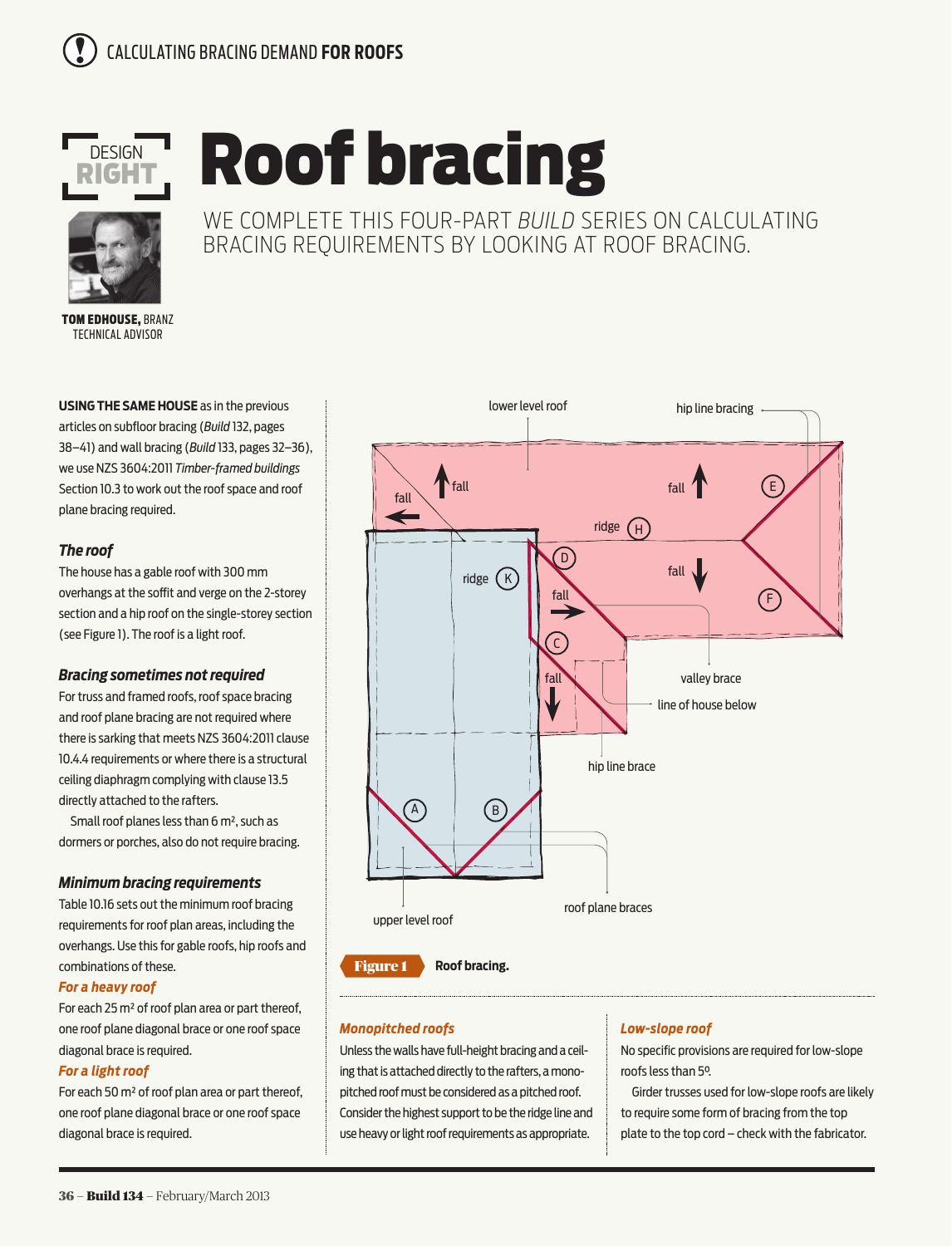## *Roof plane and space braces*

Combinations of roof plane or roof space braces are permitted provided the number of total braces is achieved.

#### *Roof plane braces*

There are several options of roof plane braces (see Figure 2):

- **●** Hips and/or valleys. There must be a minimum of two (there is an error in NZS 3604:2011, which requires three) that run from top plate to ridge. Additional valleys or hips that also run from top plate to ridge are counted as one additional brace. Valley fixing details are in NZS 3604:2011 Table 10.1, type E fixings.
- **●** For hip fixing requirements, see Table 10.1 for fixings at the top to the ridge and at the bottom of the hip to top plate type E or F fixings.
- **●** A single length of timber (90 x 19 mm) fixed to the underside of rafters or top cords of trusses, running at 45° from ridge to dwang between ceiling joists near and parallel to the top plate (see Figure 10.22). Fix as required in clause 10.4.2.3 and Table 10.18.
- **●** A diagonally opposing pair of steel strap braces with a minimum capacity of 4 kN in tension, fixed to each top cord or rafter and at the ends as required in Table 10.18. Braces are required to intersect each end of

the ridge line. Additional braces (where required) are to be distributed evenly along the ridge line.

## *Roof space braces*

See Figure 3 (or NZS 3604:2011 Figure 10.23) for